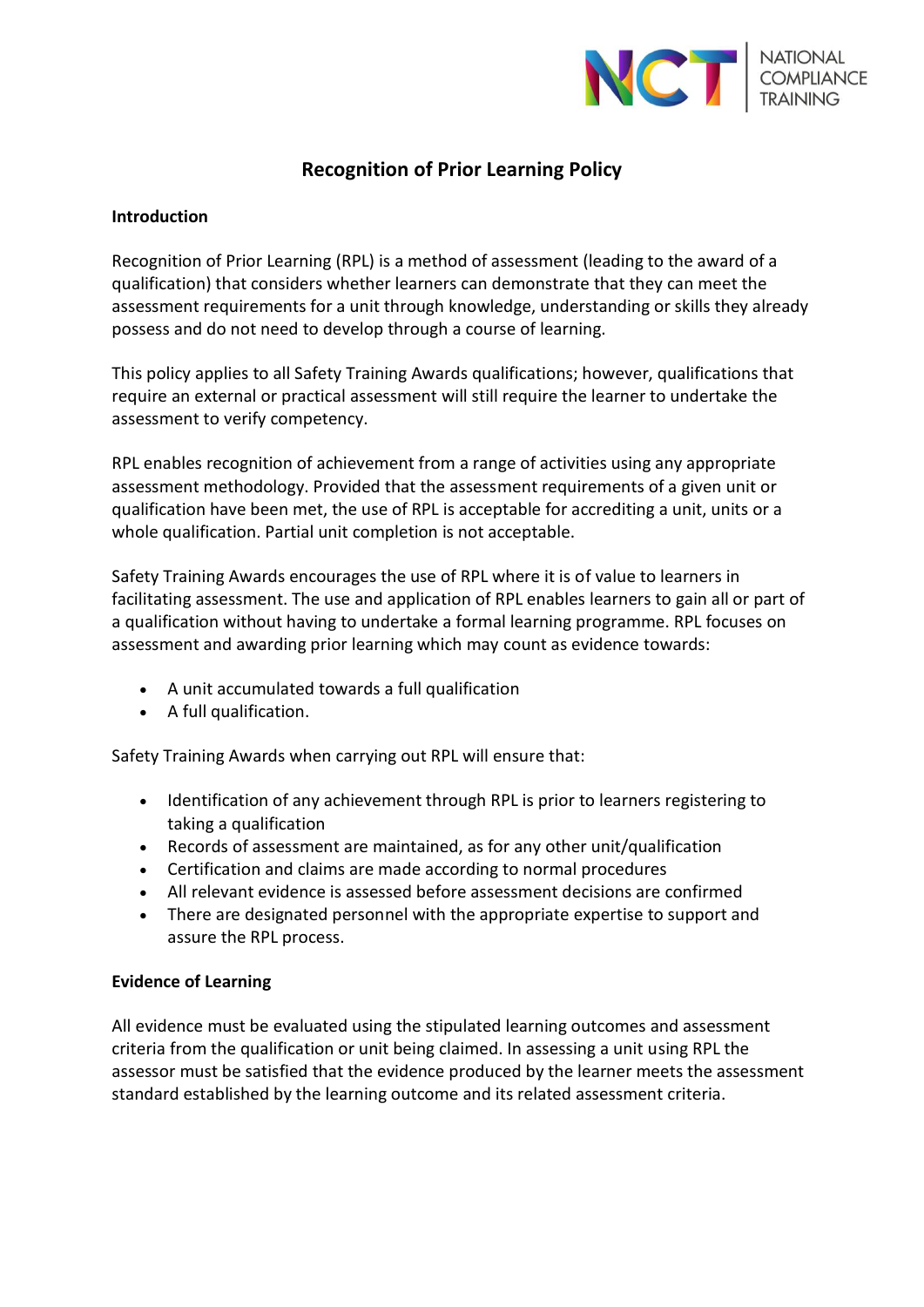

## **Example of evidence that may be submitted include:**

- Certificates—copies of previous qualifications
- Qualification Specifications—in order to map the learning outcomes and assessment methods, the assessor must see qualification units and previous assessment methods
- Witness Statements—signed by a reliable person such as a line manager as evidence of practical experience.

#### **All evidence of learning must be:**

| Valid             | Addresses the elements and performance criteria. Reflects the skills,<br>knowledge and context described in the qualification specification.                                                                                     |
|-------------------|----------------------------------------------------------------------------------------------------------------------------------------------------------------------------------------------------------------------------------|
| <b>Authentic</b>  | The evidence being submitted is in its original format, can be verified as<br>genuine and can be confirmed as the work of the learner.                                                                                           |
| <b>Sufficient</b> | The assessor must see sufficient evidence to cover all aspects of the<br>unit, units or qualification being claimed. The evidence must<br>demonstrate competence over a period of time and that is able to be<br>repeated.       |
| Current           | The evidence must demonstrate the learner's current skills and<br>knowledge and must comply with current best practice guidance. For<br>example, witness statements for practical experience must be within the<br>last 5 years. |
| <b>Reliable</b>   | Evidence must be from a reliable source and in a reliable format, on<br>organisation headed paper or certification. All translated documents<br>must be translated by an official translator to ensure authenticity.             |

#### **RPL Procedure**

To apply for Safety Training Awards RPL, learners/centres must submit:

- A completed RPL application form
- Copies of all prior learning evidence including certificates, qualification specifications, witness statement where applicable; please note all evidence must be in English
- Payment of the RPL assessment fee (£50).

To submit an application for RPL assessment, all of the above must be submitted to: [info@nationalcompiancetraining.co.uk](mailto:info@nationalcompiancetraining.co.uk)